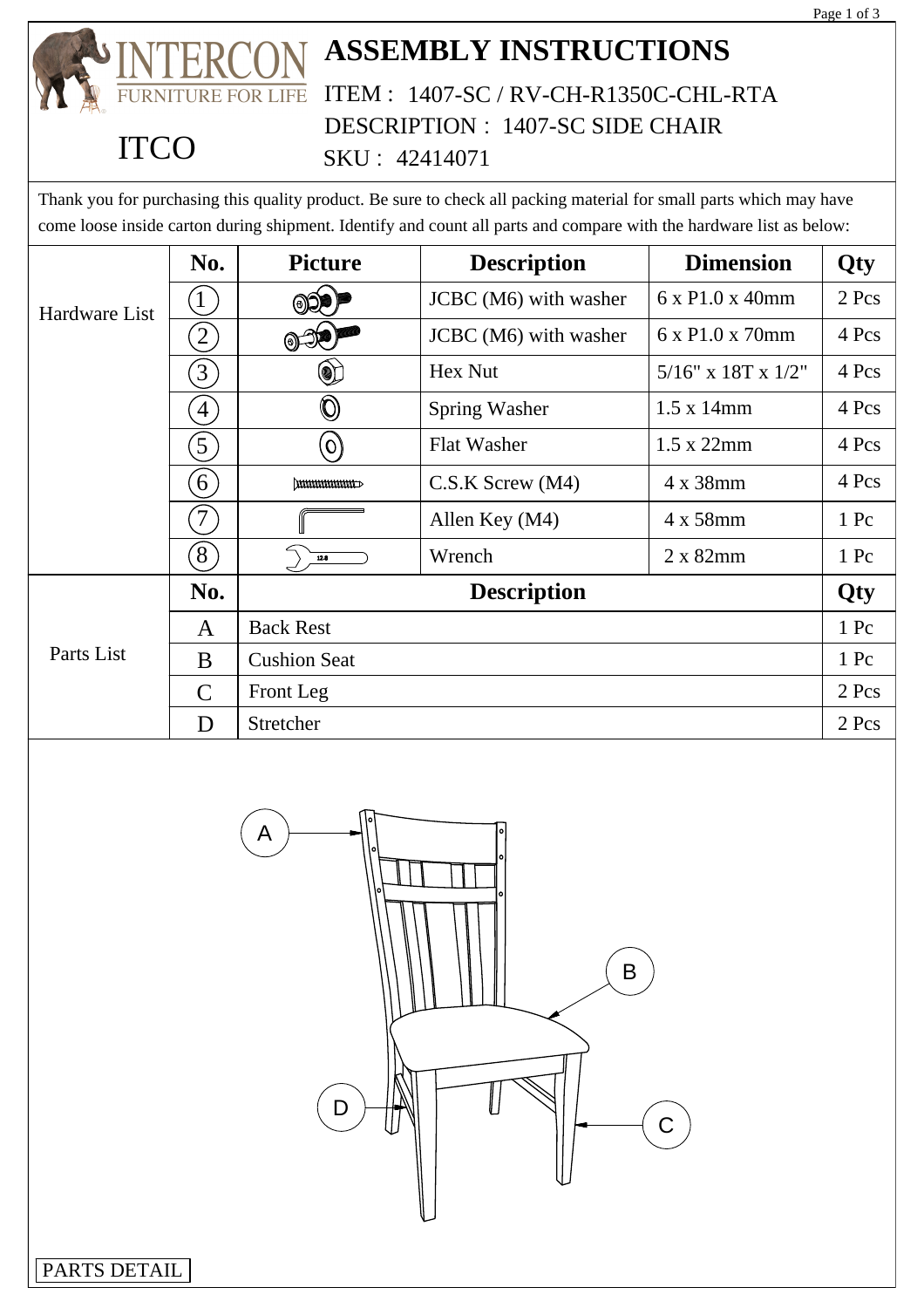# Assembly steps

## STEP<sub>1</sub>

Assemble seat frame to the backrest.



## STEP 2

Assemble front legs to the seat frame with stretcher. **DO NOT FULLY TIGHTEN**

### **THE SCREW UNTIL STEP 3.**



### NOTE :

To ensure that chair is levelled, assemble the chair on flat & soft surface. DO NOT tighten all the screws & bolts until the chair been adjust & level all the legs so that they do not wobble. Once adjusted then only tighten all the screws using Allen Key while making sure the unit remain level.